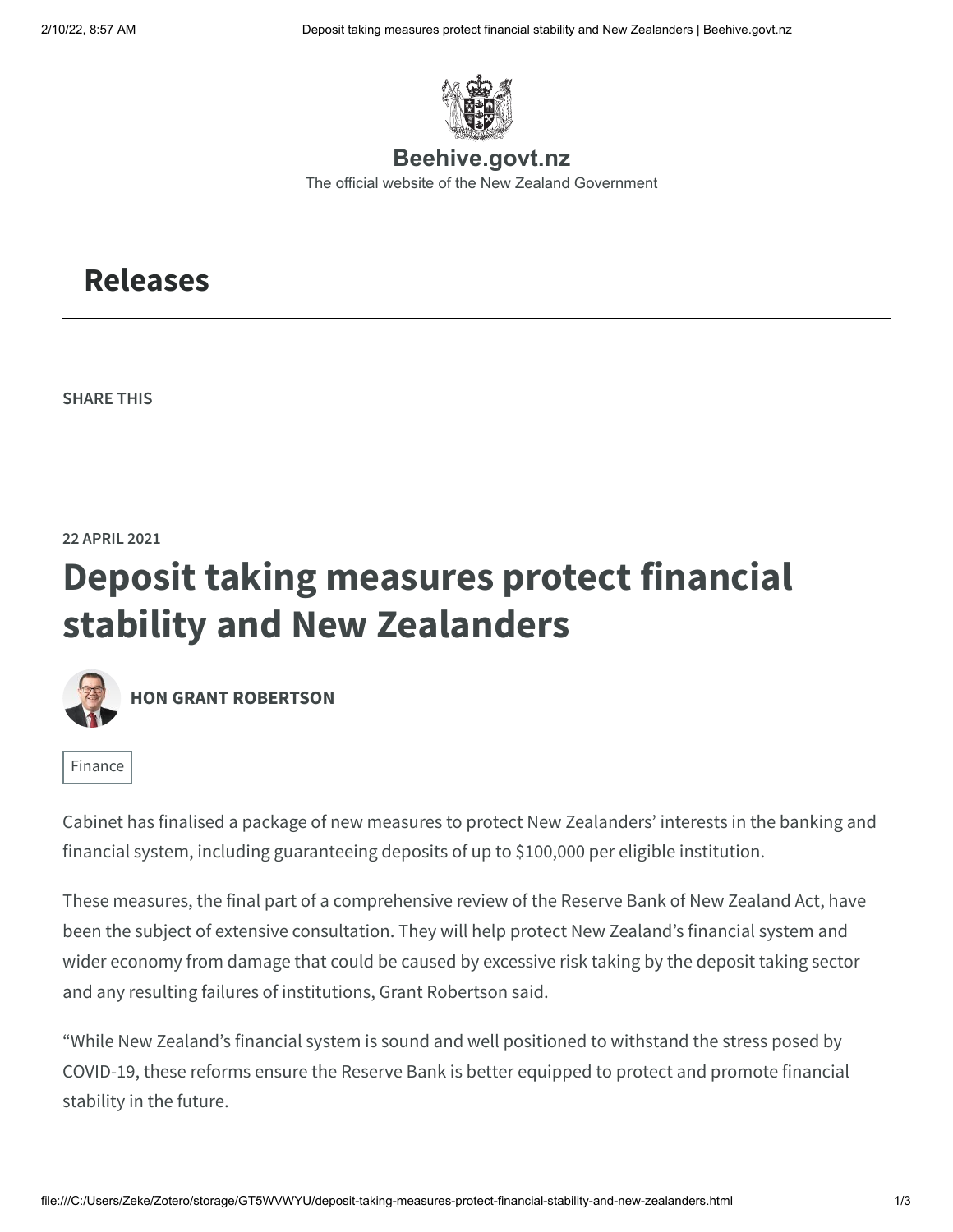## 2/10/22, 8:57 AM Deposit taking measures protect financial stability and New Zealanders | Beehive.govt.nz

"Taken together, the recommendations will considerably strengthen New Zealand's financial system safety net and contribute to a robust framework of protections for depositors. It also brings our protections into line with those in place overseas.

"We originally proposed a \$50,000 limit for deposit protection but after listening to feedback this has been increased to \$100,000. This will fully protect 93 percent of depositors.

"When enacted, these measures mean individuals will have up to \$100,000 of their deposits in any eligible institution guaranteed in the event of the failure of an institution.

"As well as instituting the deposit guarantee scheme, the measures we have confirmed today will improve regulation and supervision of deposit takers and strengthen New Zealand's financial crisis framework."

Drafting of the legislation will now get underway, with the Bill expected to be introduced to Parliament towards the end of the year. The aim is to have deposit insurance up and running in 2023," Grant Robertson said.

The reforms will also include a new process for setting lending restrictions, such as loan-to-value ratios.

"This will give the Minister of Finance a role in determining which types of lending the Reserve Bank is able to directly restrict. The Reserve Bank will then have full discretion to decide which instrument is best suited to use and how the restrictions are applied," Grant Robertson said.

"As with other prudential requirements, lending standards policies will be subject to more general requirements such as consultation with other government agencies and the public, and the Reserve Bank needing to have regard to the Minister of Finance's Financial Policy Remit."



| Beehive.govt.nz |
|-----------------|
| Home            |
| Releases        |
| Speeches        |
| Features        |